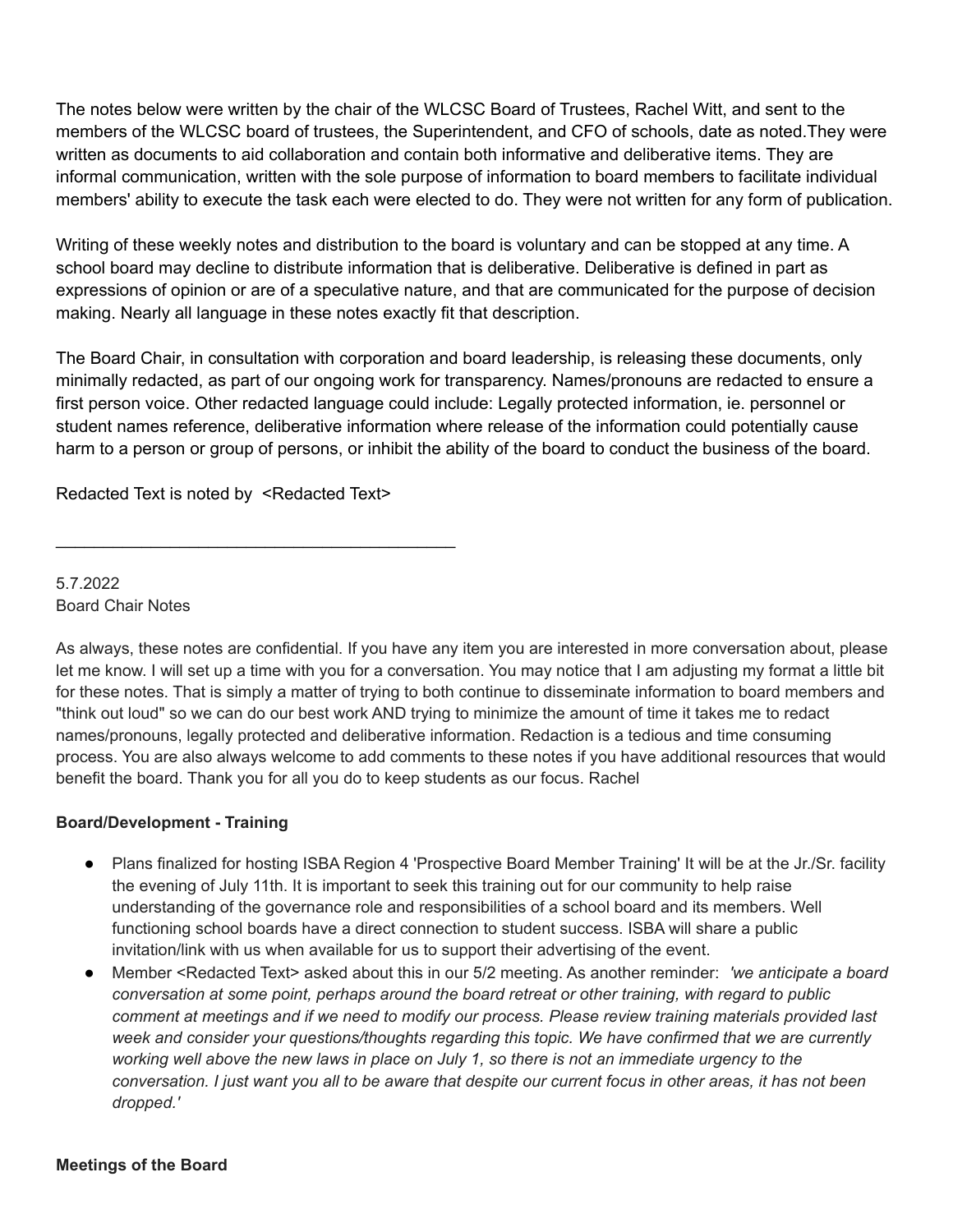- 5/2 Regular Meeting held. Thank you for your preparation.
- First Saturday Feedback is scheduled for today, May 7, 9-10 am @Fresh Thyme Market.
- Schedule of Board Meetings. Based upon feedback from members, we will look to schedule meetings the second Monday of the month at 6:30 pm for the 22-23 academic year. <Redacted Text> has prepared that for review. It is attached. I am aware there is a typo at the bottom, otherwise, please review this deliberative material for compatibility to your schedule and get back to me with your feedback.
- Hand raising to vote seemed to work well. It is a bit awkward for me on how to "say" it exactly, but I'll work on improving that. As a reminder from my earlier communication regarding meeting protocol, it is expected that in a meeting, each member will indicate they would like to speak, and be recognized to speak before speaking.

I have included that information I gave to the board in January below in blue here as a reminder:

*It will not come as a surprise to any of you that I am no expert at Robert's Rules. We can also all agree that they are the parliamentary rule for our board per board bylaws and we've each raised our right hand and vowed to follow those.*

*We've heard from a member of the community at last month's meeting and I've also done some personal reading and work trying to understand better, do better and be better. Some of you are very skilled at this, but I thought it important that we all be on the same-ish page. Here is one article I found to be interesting about the history and philosophy of Robert's Rules:*

### *<https://medium.com/@nextupai/the-history-of-roberts-rules-of-order-1d1d077b5def>*

*I have also gone and reviewed a couple of our more recent meetings and do see a couple of areas where we can do better.*

*1) We can more carefully abide by the one speaker at a time rule. I'm quite at fault for interrupting on a couple of occasions in recent meetings. In those moments, my intent was good. I was genuinely trying to just better understand what was being said, but my question should, by Robert's Rules, have waited until the person speaking was done. I think the new room arrangement which allows us to better see each other's faces will help. I'm also going to make a great effort to watch for signals from each of you that you would like to speak when we're in discussion on an item. I really appreciate your patience and if I miss your signal, I will not be in the slightest offended if you speak up. You can also let me know in advance of a meeting if you have thoughts/questions/opinions and I'll make a point of looking to you during the meeting to make sure you have an opportunity to speak if you still want to.*

*2) We can better abide by the idea of the discussion being actually a discussion, which means (basically) that we would best serve the outcome if we avoid communication in which we are lecturing or stating a lengthy case, but rather seeking to ask questions, state opinions and come to the best decision collaboratively. This, of course, requires trust among us that we can each have our turn(s) to speak, and that other board members will listen and value our thoughts when we do speak. To that end, I'd ask us each to consider if the comment we want to make is more than 2 minutes (roughly 280 words), that the board meeting might not be the place for the comment, the comment should be abbreviated, and/or it should be broken into smaller comments to allow for discussion between. If in a meeting, a single comment is stretching longer than two minutes, I hope you'll be understanding if I signal you a reminder. This also plays into the board practice of fully reading our board packet in advance of the meeting and asking questions of our administrators,* <Redacted Text> *in advance of the meeting. Not because we are trying to make decisions in advance, but because we want to come to the discussion BEST prepared to have a worthy conversation about the things that require conversation in our meetings. Many things do not require discussion. Sometimes worthy conversations are not board meeting conversations.*

*Again, I know some of you are very comfortable with Robert's Rules, so this e-mail may be a bit of an eye roll. I appreciate your patience as I learn and welcome your feedback. Thanks, Rachel*